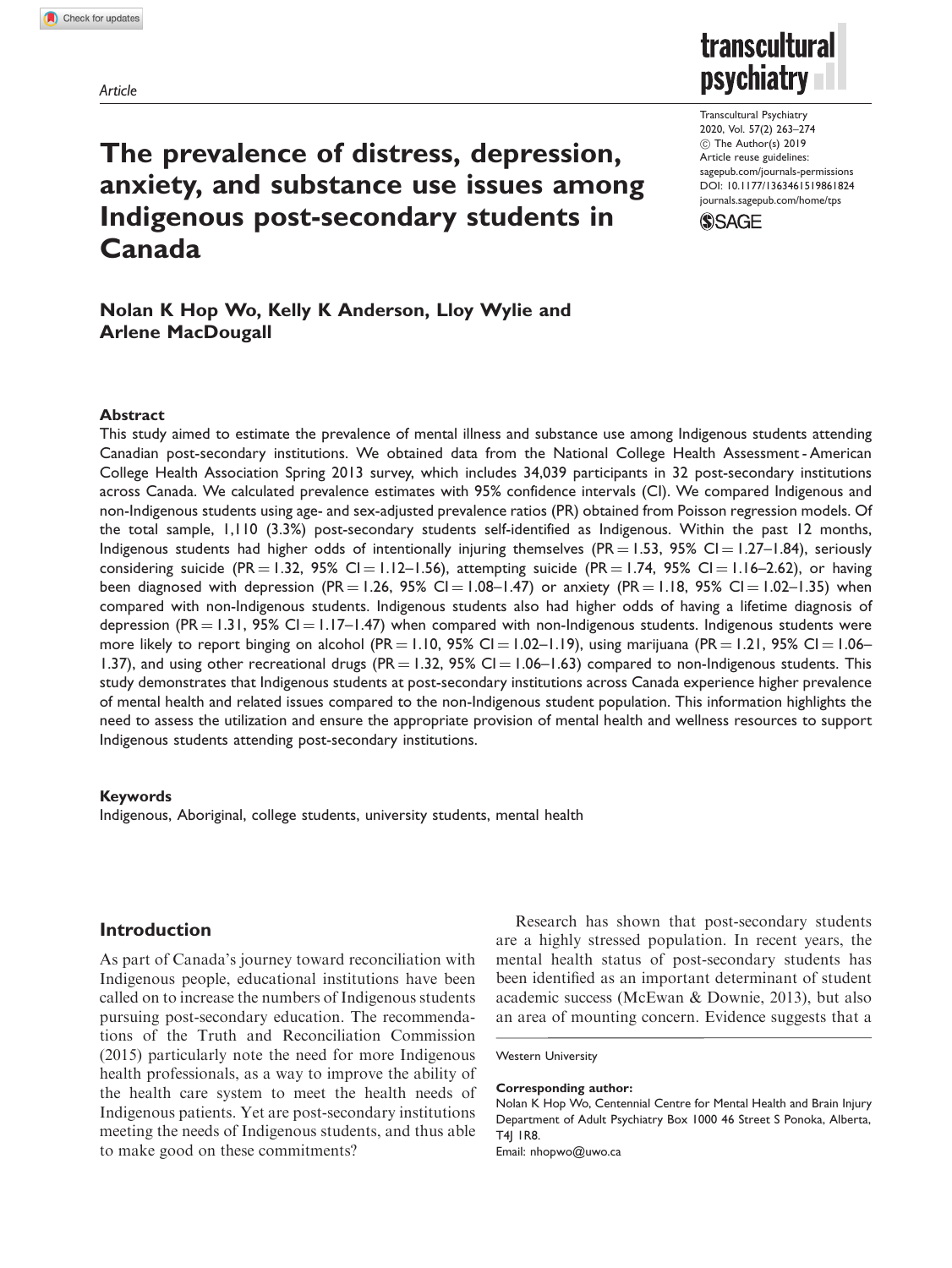growing number of students may be experiencing and seeking help for these mental health problems, and that these problems are of a higher degree of complexity than previously noted at post-secondary institutions (Hunt & Eisenberg, 2010; Storrie, Ahern, & Tuckett, 2010). This has led post-secondary institutions across Canada and elsewhere to pay increasing attention to ways to promote mental health and to more effectively prevent and treat mental illness in their student populations (Canadian Association of College & University Student Services and Canadian Mental Health Association, 2013). As a result, student mental health is an issue that is becoming more openly discussed on campuses across Canada and beyond.

Although this increased concern for the mental wellness of students shown in post-secondary institutions demonstrates important shifts in attitudes towards mental health, little attention has been paid to the specific challenges of Indigenous students. Indigenous students may be particularly at risk for mental health stress, given the wide range of other stressors that they are facing. The demographic profile of Indigenous students includes a range of risk factors for mental stress, including relocating from their home community, and coming from a lower socioeconomic status than the general student population (Timmons et al., 2009). Steinhauer and Lamouche (2015) have identified a significant concern for Indigenous students, asserting that if institutions continue to offer ''training to Indigenous peoples without a deeper understanding of the Indigenous connections to ceremony, protocols, language, spiritual teachings, community, stories, and the impact of history, they will repeat the cycle of colonization and assimilation" (Steinhauer & Lamouche, 2015, p. 152). Although postsecondary institutions across Canada are starting to address these assimilative educational approaches, Indigenous ways of knowing and being still have a limited influence on curriculum or university culture. For this reason, we anticipate that the mental health status of Indigenous students may be affected negatively by their experiences in post-secondary institutions.

There is good reason for concern. The Canadian Campus Survey (Adlaf, Demers, & Gliksman, 2005) involving 40 universities across the country reported that nearly one-third of undergraduate students experienced elevated levels of psychological distress, and a similar proportion engaged in hazardous or harmful patterns of drinking. More recently, a number of Canadian colleges and universities have participated in the American College Health Association's National College Health Assessment (ACHA-NCHA II), a survey of self-reported mental health, addictions, and other health issues. On a national level, combined statistics from 32 Canadian post-secondary institutions revealed that in the past year, 53.8% of students had felt hopeless,  $10\%$  had a diagnosis of depression,  $0.8\%$ had been diagnosed with substance abuse or addiction, and 1.3% had attempted suicide (American College Health Association, 2013). Notably, these students reported that mental health concerns were having a significant negative impact on their academic performance (MacKean, 2011).

A subgroup of students who may have unique mental health issues and needs are Indigenous peoples<sup>1</sup> attending Canadian post-secondary institutions. Indigenous students are enrolling and completing post-secondary studies at an increasing rate, with twice as many graduating with degrees compared to a decade ago (Statistics Canada, 2011a). Post-secondary education is considered a critical element towards improving the health and socio-economic status of Indigenous peoples in Canada (Mayes, 2007), and has been referred by Indigenous leaders/scholars as the "new buffalo" – a reference to the potential of post-secondary education to improve the situation of Indigenous peoples, in a similar manner to the sustenance provided historically by the buffalo (Stonechild, 2006). However, Indigenous student retention remains a concern (Mayes, 2007).

On a variety of mental health indicators, Indigenous peoples appear to be worse off in comparison to non-Indigenous Canadians (Government of Canada, 2006). Indigenous peoples are more likely to experience psychological distress (The First Nations Information Governance Centre, 2012) and symptoms of depression (Lemstra et al., 2011; Statistics Canada, 2011b) as compared to non-Indigenous Canadians. Indigenous peoples, particularly youth, are also more likely to commit suicide compared to the general population. First Nations youth are 5 to 6 times more likely to commit suicide than non-Indigenous youth (Government of Canada, 2006), and Inuit youth are 11 times more likely (Oliver, Peters, & Kohen, 2012).

These mental health inequities are understood to be the result of a combination of the classic socioeconomic determinants of health (e.g., education, poverty), as well as Indigenous-specific factors that include colonization, globalization and migration, loss of traditional languages, culture, and connection to the land, as well as racism and marginalization (Greenwood, de Leeuw, Lindsay, & Reading, 2015; King, Smith, & Gracey, 2009). It is important to recognize that these mental health issues facing Indigenous people are deeply rooted in Canada's colonial history. The visible outcomes of mental distress among Indigenous peoples indicated in the statistics above are based on structural factors of health, of which ''deeply embedded determinants represent the historical, political, ideological, economical and social foundations, from which all other determinants evolve'' (Reading, 2015, p. 5). Indigenous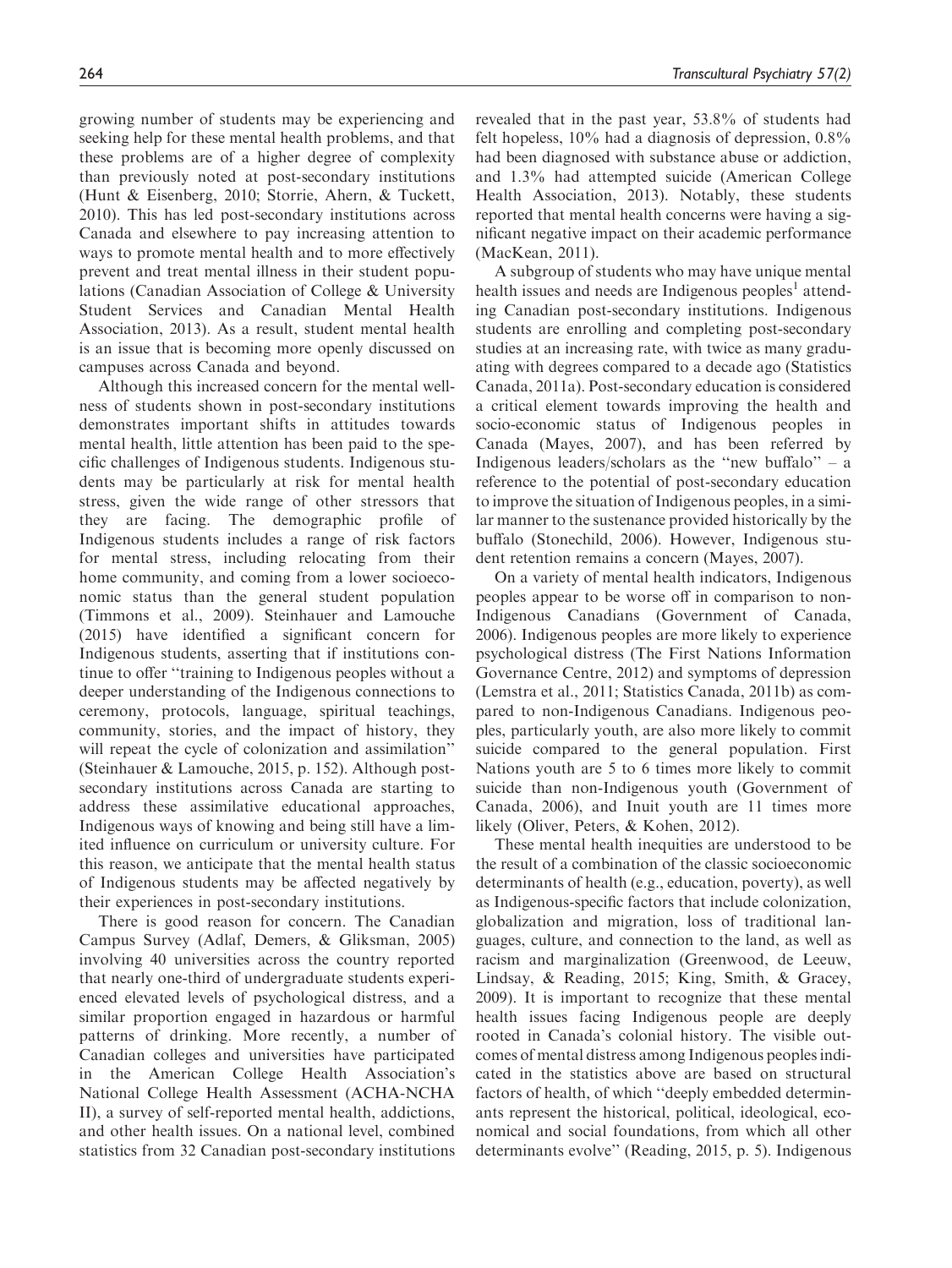peoples globally experience the most significant health disparities, yet ''colonialism has yet to be fully and consistently accounted for as a significant determinant of health'' (de Leeuw, Lindsay, & Greenwood, 2015, p. 11).

Although the colonial experience creates common trends in Indigenous health globally, it is important to recognize the locally specific contexts that lead to significant differences. There is a wide variation in suicide rates across different First Nations communities. Many First Nations communities have no incidents of youth suicide, with evidence suggesting that greater community control over health services (Chandler & Lalonde, 1998), cultural continuity, (Chandler & Lalonde, 1998) and native language use (Hallett, Chandler, & Lalonde, 2007) are associated with lower suicide rates. First Nations and Inuit peoples are more likely to abstain from alcohol; however, those who do consume alcohol are more likely to engage in heavy drinking and be hospitalized for alcohol-related issues (Government of Canada, 2006; The First Nations Information Governance Centre, 2012). First Nations people also have a higher one-year prevalence of marijuana and illicit substance use than the general population (First Nations Centre, 2005). Socially destructive behaviors such as substance abuse should be understood as a destructive yet explainable coping mechanism in the context of the overwhelming onslaught of stresses facing Indigenous people (Walters, Simoni, & Evans-Campbell, 2002). Concomitant with these higher rates of self-harm, Indigenous peoples have been found to have a higher utilization of mental health services, which likely reflects this increased prevalence of mental illness and substance use disorders in this population (Government of Canada, 2006).

It is currently unknown whether these disparities in mental health and addictions that we observe in Indigenous populations extend to Indigenous students attending Canadian post-secondary institutions. In one of the only Canadian studies to investigate this subgroup, Currie et al. (2011) found that 31.7% of Indigenous university students in Alberta met criteria for high-risk drinking and 10% had potential alcohol dependence. These numbers are comparable to those found in the general Canadian post-secondary student population (Adlaf et al., 2005). An earlier study performed at Dalhousie University in Halifax, Nova Scotia, found that a combined group of First Nations and Afro-Canadian students exhibited greater anxiety, reported more emotional problems, and had lower levels of academic achievement than Caucasian students (Gold, Garner, Murphy, & Weldon, 1980). However, the knowledge drawn from this study done in 1980 is limited by its small and mixed sample, and it may not be applicable to current times given the significant change in the participation of Indigenous peoples in postsecondary education, with 9.8% of Indigenous Canadians, aged 25-64 years old, having obtained a university degree by 2011 (Statistics Canada, 2013). There are no current data available on the prevalence of mental illness and substance use disorders among Indigenous post-secondary students in Canada.

The purpose of this study was to estimate the prevalence of mental health and substance use problems among Indigenous students attending Canadian postsecondary institutions, and to compare the prevalence between Indigenous and non-Indigenous students. This study aims to fill some of the key research gaps, as well as identify priority issues for Indigenous students' mental health and wellbeing.

# Methods

This study involved secondary analysis of the data from the Canadian Spring 2013 ACHA National College Health Assessment (American College Health Association, 2013). This survey initially included 34 self-selected Canadian post-secondary institutions with 38,171 surveys completed; however only schools that surveyed all students or used a random sampling technique as well as agreed to have their information included were available for the final analysis. This resulted in a total of 32 institutions and 34,039 students. All schools collected information via the ACHA-NCHA web survey, administered between January and May 2013. Fifteen of the institutions had campuses with greater than 20,000 students, and 12 of the campuses were located in a very large city (population greater than 500,000). Twenty-six institutions offered four-year degrees or above, while the remaining six institutions offered both two-year and four-year degrees. The ACHA-NCHA survey methodology used the student email list of each university to select participants using simple random sampling. The mean response rate was  $20.4\%$  (standard deviation = 6.1%) across the participating institutions. Before completing our analysis, we confirmed with the Health Sciences Research Ethics Board at Western University that we would not require a research ethics board review, as we were working with anonymized aggregate data, and we could not link the data.

# **Measures**

Demographics. Survey respondents were asked to indicate their age, gender, sexual orientation, year in school, enrolment status, relationship status, marital status, and current residence. Participants were also asked about their race/ethnicity with the question ''What is your racial or ethnic identification? (select all that apply)''. Fourteen options were available,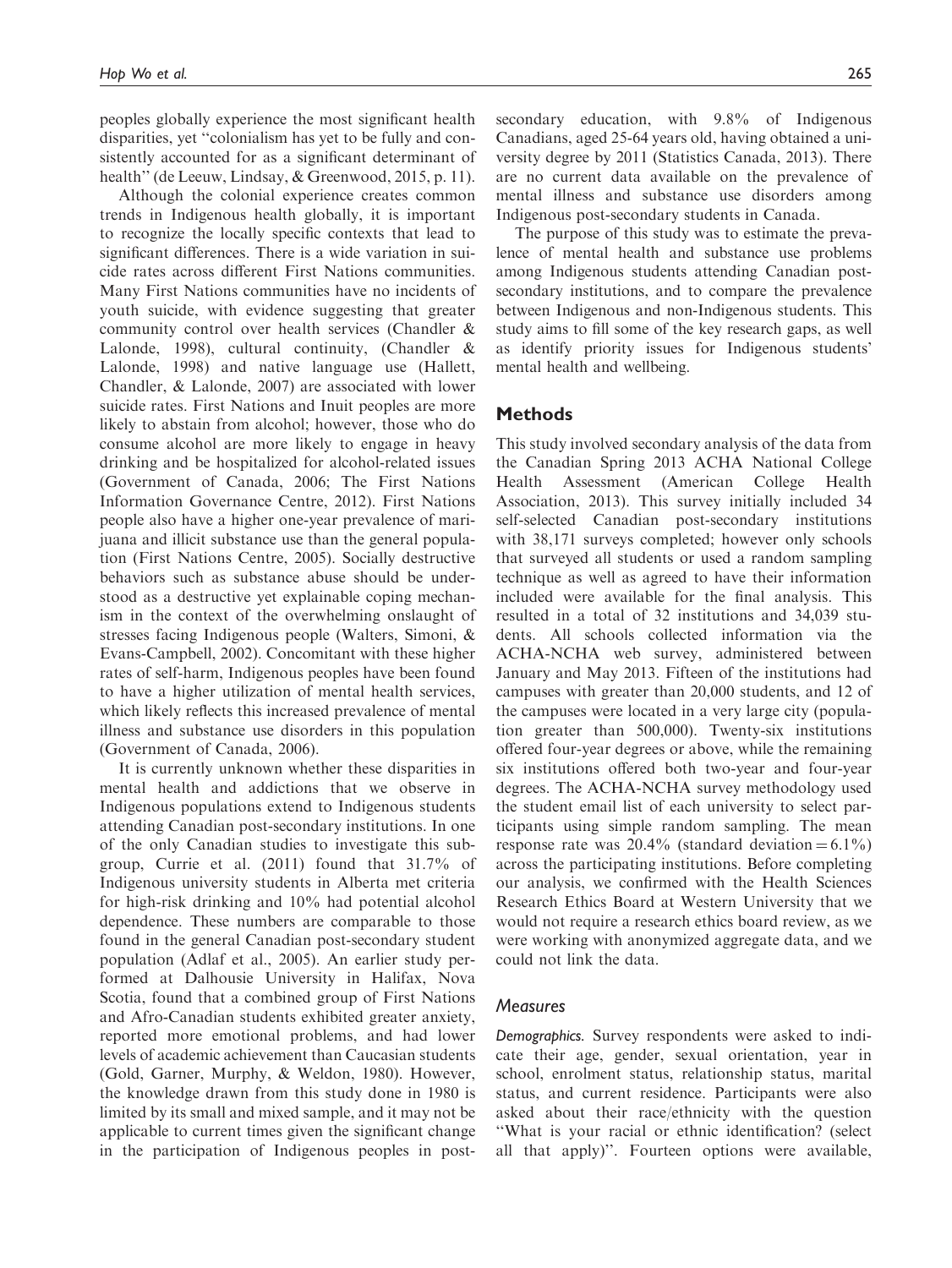including "Aboriginal (Inuit, Métis, North American Indian, etc.; status or non-status)''. Respondents had the option of selecting multiple ethnic identities and we compared those who selected Aboriginal with those who did not select Aboriginal. It should be noted that over 60% of the Aboriginal group also self-identified with other ethnic groupings and that the dichotomy we used does not capture the large degree of heterogeneity in the ethnic identities of Indigenous peoples. We also conducted a sensitivity analysis that compared Aboriginal students to those who selected only ''White''.

12-month prevalence of Psychological Distress. Participants answered 8 questions relating to feelings of hopelessness or loneliness. These questions were developed by a multi-disciplinary team and piloted in 1998–1999 for the ACHA-NCHA. The assessment used in our analysis (Spring 2013), is the 3rd iteration. The ''psychological distress'' questions in our paper, were originally combined with questions regarding self-harm and suicidal thoughts. For the purpose of our analysis we have separated the themes of ''psychological distress'' from themes of self-harm and suicidal ideation. We then constructed a binary variable that included not in the past 12 months (combined ''No, never'' and ''No, not in the last 12 months'' responses) and yes within the last 12 months (combined responses "Yes, in the last 2 weeks", ''Yes, in the last 30 days'' and ''Yes, in the last 12 months''). Details available in Appendix 1 (Appendix 1 and 2 can be found online with this article).

12-month prevalence of Self-Harm and Suicidal Behaviours. Participants were asked three questions relating to self-harm: whether they had intentionally injured themselves, had seriously considered suicide, and had they attempted suicide. We constructed a binary variable that included not in the past 12 months (combined ''No, never'' and ''No, not in the last 12 months'' responses) and yes within the last 12 months (combined responses "Yes, in the last 2 weeks", ''Yes, in the last 30 days'' and ''Yes, in the last 12 months''). Details available in Appendix 1.

Current Alcohol Use and Binge Drinking. Participants were asked ''Over the last two weeks, how many times have you had five or more drinks of alcohol at a sitting?'' We constructed a binary variable to indicate either having not engaged in binge drinking (five or more alcoholic drinks during one sitting) with the past 2 weeks or having binged one or more times within the past 2 weeks.

Current Marijuana and Other Substance Use. In regard to marijuana and other substance use, participants were asked ''Within the last 30 days, on how many days did you use ...?'' They could indicate answers from ''never used", "have used, but not in last 30 days", "1-29 days'', or ''used daily''. Other substance use included cocaine, methamphetamines, other amphetamines, sedatives, hallucinogens, anabolic steroids, opiates, inhalants, MDMA, other club drugs and other illegal drugs. We combined responses for these substances into the single category of 'other substance use' because of the relatively low reported rates across the individual items. We constructed a binary variable to indicate either having used in the last 30 days (''1-2 days'' up to ''used daily'') or not having used in the last 30 days (''never used'', ''have used, but not in last 30 days''). Details available in Appendix 2.

Diagnosis of Depression and/or Anxiety within previous 12 month period. The survey asked the question, ''Within the last 12 months, have you been diagnosed or treated by a professional for any of the following?'' We focused on the responses for the two common mental disorders of depression and anxiety. Participants were able to answer by selecting either one of the 6 options, ''No'', ''Yes, diagnosed but not treated'', ''Yes, treated with medication'', ''Yes, treated with psychotherapy'', ''Yes, treated with medication and psychotherapy'', and "Yes, other treatment". We constructed a binary variable to indicate having been diagnosed in the past 12 months (irrespective of whether or what type of treatment was received) or not diagnosed within the last 12 months.

Lifetime diagnosis of Depression. Participants were asked the question ''Have you ever been diagnosed with depression?'' and had the option to answer ''no'' or ''yes''.

# Data Analysis

We calculated prevalence estimates and corresponding 95% confidence intervals (CI) based on the binomial distribution. We used Poisson regression models with robust variance to estimate prevalence ratios (PRs), adjusted for age and sex, as these models are considered more accurate than logistic regression when prevalence estimates are obtained from cross-sectional data (Barros & Hirakata, 2003). We present the results as PRs for Indigenous students compared to Non-Indigenous students, and 95% CIs that do not include unity are considered statistically significant.

# **Results**

A total of 34,039 participants responded to the survey, of whom 1,110 (3.3%) self-identified as Indigenous.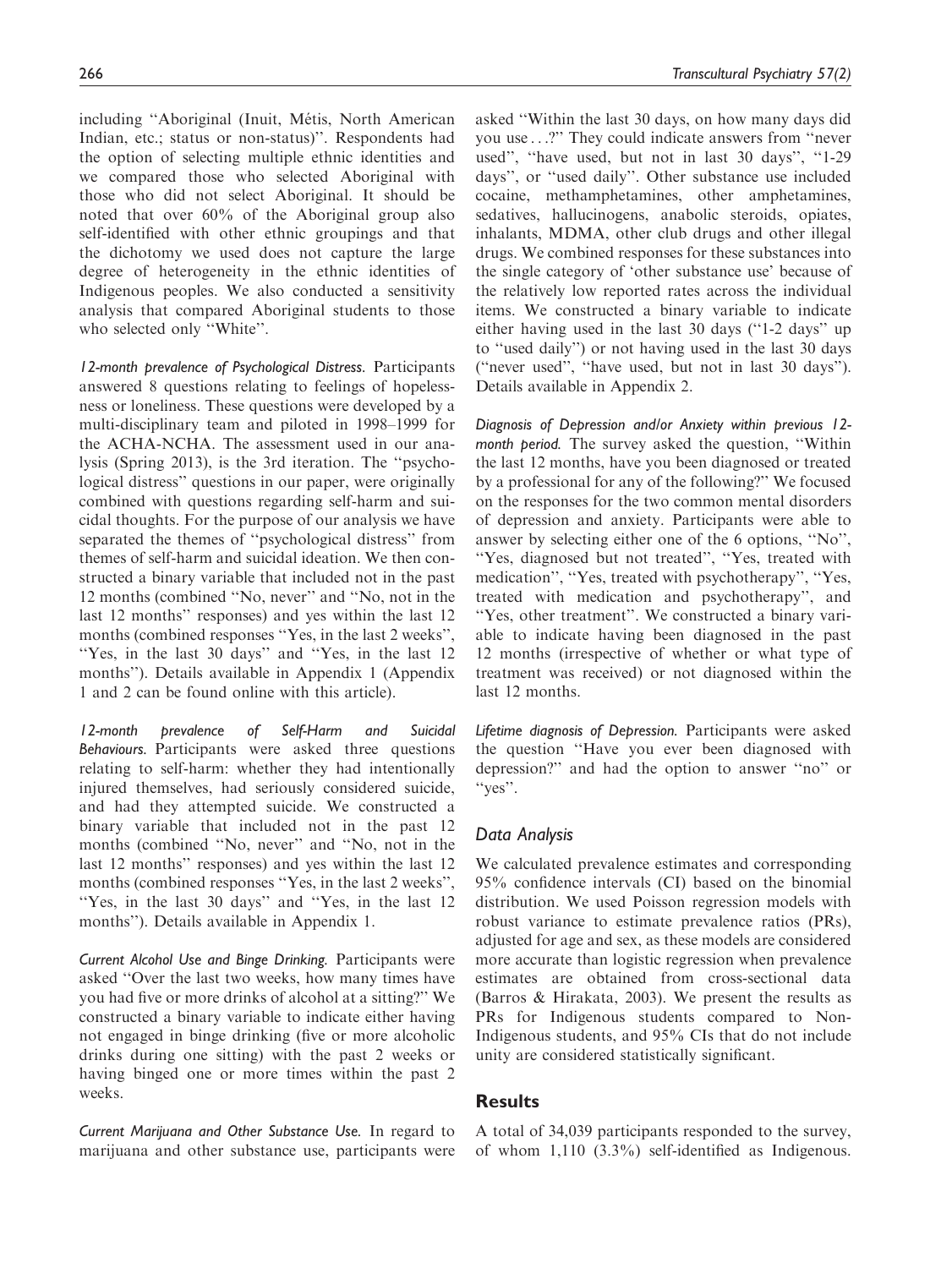| Variable                          | Value                               | Non-Aboriginal<br>$(n = 32,929)$ | Aboriginal<br>$(n = 1, 110)$ |
|-----------------------------------|-------------------------------------|----------------------------------|------------------------------|
| Mean Age (years)                  |                                     | 22.83                            | 24.83                        |
| Age Standard Deviation<br>(years) |                                     | 5.77                             | 8.29                         |
| Gender                            | Female (%)                          | 68.23                            | 75.18                        |
|                                   | Male $(\%)$                         | 31.56                            | 24.28                        |
|                                   | Transgender (%)                     | 0.21                             | 0.54                         |
| Sexual Orientation                | Heterosexual (%)                    | 91.02                            | 86.30                        |
|                                   | Gay/Lesbian (%)                     | 2.47                             | 2.72                         |
|                                   | Bisexual (%)                        | 4.06                             | 8.17                         |
|                                   | Unsure (%)                          | 2.44                             | 2.81                         |
| Year in School                    | Undergraduate (%)                   | 84.07                            | 86.01                        |
|                                   | Graduate/Professional (%)           | 14.61                            | 10.26                        |
|                                   | Not Seeking Degree (%)              | 0.43                             | 1.18                         |
|                                   | Other (%)                           | 0.89                             | 2.54                         |
| <b>Enrollment Status</b>          | Full-Time (%)                       | 92.61                            | 90.14                        |
|                                   | Part-Time (%)                       | 6.56                             | 9.05                         |
|                                   | Other (%)                           | 0.83                             | 0.81                         |
| <b>Relationship Status</b>        | Not In a Relationship (%)           | 48.52                            | 40.45                        |
|                                   | Relationship - Not Cohabitating (%) | 33.90                            | 29.68                        |
|                                   | Relationship - Cohabitating (%)     | 17.58                            | 29.86                        |
| <b>Marital Status</b>             | Single (%)                          | 82.61                            | 68.81                        |
|                                   | Married/Partnered (%)               | 12.93                            | 22.39                        |
|                                   | Separated (%)                       | 0.47                             | 1.27                         |
|                                   | Divorced (%)                        | 0.64                             | 1.54                         |
|                                   | Other (%)                           | 3.35                             | 5.98                         |
| <b>Current Residence</b>          | On Campus Housing* (%)              | 15.33                            | 14.75                        |
|                                   | Parent/Guardian Home (%)            | 30.80                            | 19.37                        |
|                                   | Off Campus Housing (%)              | 45.76                            | 48.78                        |
|                                   | Other (%)                           | 8.11                             | 17.10                        |

Table 1. Descriptive characteristics of non-Aboriginal and Aboriginal post-secondary students survey respondents.

\* ''On Campus house'' refers to Campus residence, fraternity/sorority, or other campus housing grouped together.

The majority of all student respondents were at the undergraduate level and enrolled full time. Indigenous students were slightly older and more likely to be female when compared with non-Indigenous students. Of note, Indigenous students were more likely to be cohabiting with their partner (29.86% vs. 17.58%), more likely to be married  $(22.39\% \text{ vs. } 12.92\%)$ , and less likely to be living at a Parent/Guardian's home  $(19.37\% \text{ vs. } 30.80\%)$ . Although it is important to highlight these differences, a comprehensive examination of additional factors associated with observed trends is beyond the scope of our objectives. Sociodemographic details for Indigenous and non-Indigenous students are presented in Table 1.

The levels of psychological distress were high across all students, ranging from 41.6% of students reporting feelings of depression that impaired functioning (37.4% for non-Indigenous students), to 91.4% of students reporting feeling overwhelmed (89.2% for non-Indigenous) (Table 2). The adjusted prevalence ratios were statistically higher for Indigenous students compared to non-Indigenous students across nearly all indicators of psychological distress. In particular, Indigenous students were 11% more likely to report feelings of depression that impaired functioning (PR = 1.11, 95% CI = 1.03–1.19) and were 17% more likely to report feeling overwhelming anger  $(PR = 1.17, 95\% \text{ CI} = 1.10 - 1.24)$ . The high rates of psychological distress are consistent with recently released 2016 NCHA post-secondary data for the province of Ontario (not stratified by race), which indicated 61.4% felt hopeless within the last 12 months, 89.2% felt overwhelmed within the last 12 months, and 87.8% felt exhausted within the last 12 months (American College Health Association, 2016).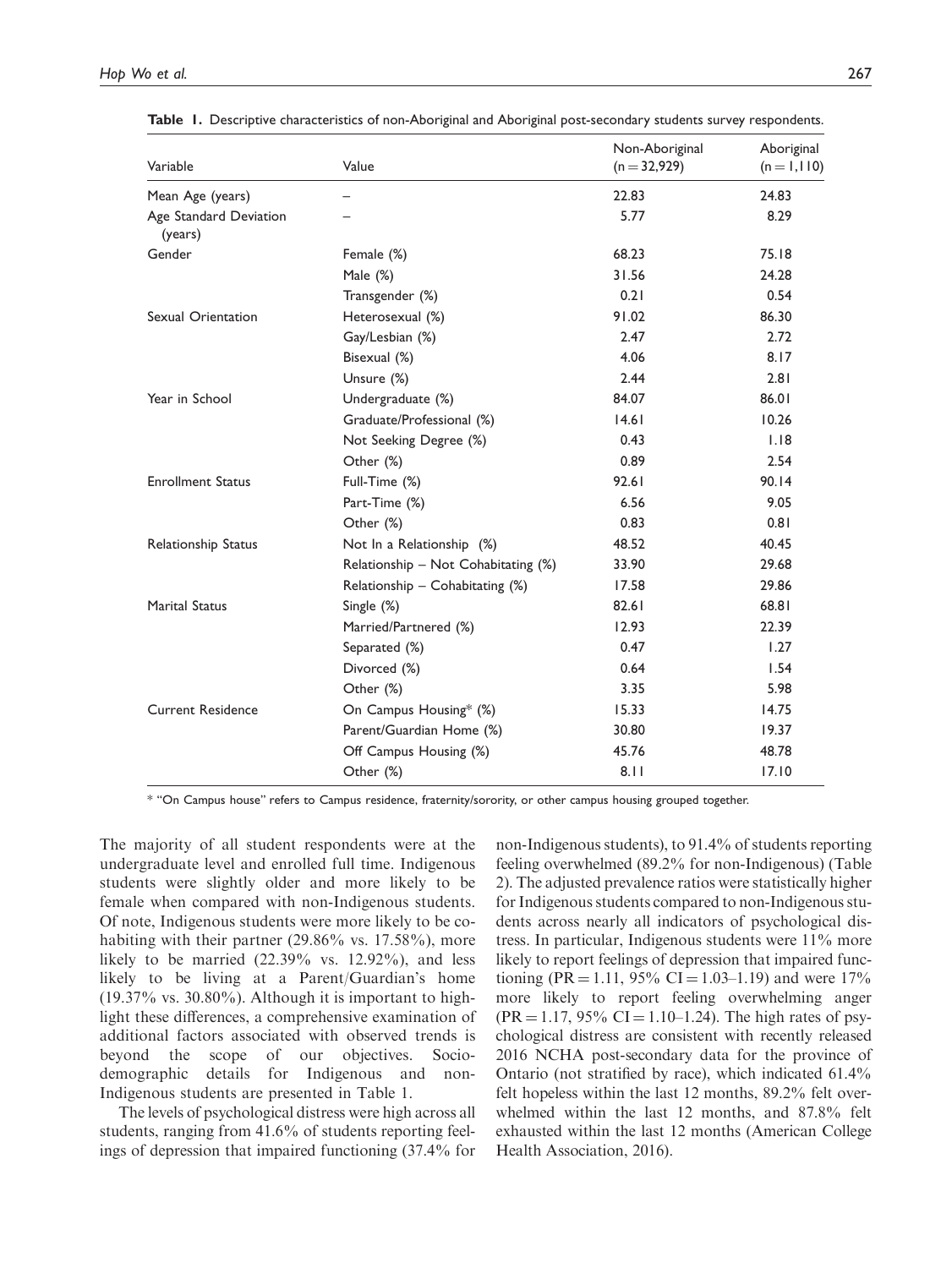|                                                                   | Non-Aboriginal Students |                  | Aboriginal Students |                  |              |                 |
|-------------------------------------------------------------------|-------------------------|------------------|---------------------|------------------|--------------|-----------------|
| Mental Health Indicator                                           | Prevalence              | 95% CI           | Prevalence          | 95% CI           | Adjusted PR* | 95% CI          |
| Psychological Distress: Have you ever (within the past 12 months) |                         |                  |                     |                  |              |                 |
| Felt things were hopeless                                         | 53.75%                  | 53.21-54.30%     | 55.42%              | 52.43-58.37%     | 1.05         | $0.997 - 1.11$  |
| Felt overwhelmed by all you had to do                             | 89.22%                  | 88.88-89.56%     | 91.44%              | 89.64-93.02%     | 1.03         | $1.01 - 1.04$   |
| Felt exhausted (not from physical activity)                       | 86.87%                  | 86.49-87.23%     | 89.07%              | 87.08-90.85%     | 1.02         | $1.0003 - 1.04$ |
| Felt very lonely                                                  | 63.84%                  | 63.32-64.37%     | 66.82%              | 63.96-69.59%     | 1.07         | $1.02 - 1.11$   |
| Felt very sad                                                     | 68.40%                  | 67.89-68.90%     | 72.42%              | 69.69-75.04%     | 1.06         | $1.02 - 1.10$   |
| Felt so depressed that it was difficult<br>to function            | 37.38%                  | 36.85-37.90%     | 41.58%              | 38.65 - 44.55%   | 1.11         | $1.03 - 1.19$   |
| Felt overwhelming anxiety                                         | 56.33%                  | 55.79 - 56.87%   | 61.01%              | 58.07-63.90%     | 1.08         | $1.03 - 1.13$   |
| Felt overwhelming anger                                           | 42.00%                  | 41.46-42.54%     | 48.60%              | 45.61-51.59%     | 1.17         | $1.10 - 1.24$   |
| Self-Harm: Have you ever (within the past 12 months)              |                         |                  |                     |                  |              |                 |
| Intentionally cut, burned, bruised or<br>injured yourself         | 6.47%                   | $6.21 - 6.74%$   | 9.39%               | $7.73 - 11.26%$  | 1.53         | $1.27 - 1.84$   |
| Seriously considered suicide                                      | 9.39%                   | $9.07 - 9.71%$   | 11.80%              | $9.96 - 13.85%$  | 1.32         | $1.12 - 1.56$   |
| Attempted suicide                                                 | 1.28%                   | $1.16 - 1.41%$   | 2.08%               | $1.32 - 3.10%$   | 1.74         | $1.16 - 2.62$   |
| Current Alcohol & Substance Use (last 30 days)                    |                         |                  |                     |                  |              |                 |
| Alcohol: Current Use                                              | 70.84%                  | 70.34-71.33%     | 70.74%              | 67.96-73.41%     | 1.00         | $0.96 - 1.03$   |
| Alcohol: Binge Drinking                                           | 36.02%                  | 35.50-36.54%     | 36.99%              | 34.13-39.92%     | 1.10         | $1.02 - 1.19$   |
| Marijuana                                                         | 15.97%                  | 15.58-16.37%     | 17.92%              | $15.70 - 20.31%$ | 1.21         | $1.06 - 1.37$   |
| Other Recreational Substances                                     | 5.60%                   | 5.35-5.85%       | 7.30%               | 5.84-8.99%       | 1.32         | $1.06 - 1.63$   |
| <b>Prior Psychiatric Diagnoses</b>                                |                         |                  |                     |                  |              |                 |
| Diagnosis of Depression in Previous<br>12-Months                  | 9.85%                   | $9.52 - 10.17%$  | 14.12%              | $12.12 - 16.31%$ | 1.26         | $1.08 - 1.47$   |
| Lifetime Diagnosis of Depression                                  | 16.01%                  | $15.61 - 16.42%$ | 24.54%              | 22.00-27.21%     | 1.31         | $1.17 - 1.47$   |
| Diagnosis of Anxiety in Previous<br>12-Months                     | 12.14%                  | $11.79 - 12.50%$ | 15.90%              | $13.79 - 18.19%$ | 1.18         | $1.02 - 1.35$   |

Table 2. Prevalence of mental health outcomes of non-Aboriginal and Aboriginal post-secondary students survey respondents.

CI: Confidence Interval.

\*Adjusted Prevalence Ration (PR) for age and gender.

Indigenous students were significantly more likely than non-Indigenous students to report receiving a diagnosis of depression within the past 12 months  $(PR = 1.26, 95\% \text{ CI} = 1.08 - 1.47)$ , a lifetime diagnosis of depression (PR = 1.31, 95% CI = 1.17–1.47), or a diagnosis of anxiety within the past 12 months  $(PR = 1.18, 95\% \text{ CI} = 1.02 - 1.35)$ . Indigenous students also had a higher prevalence of self-harm behaviour across all indicators, including intentional self-injury  $(PR = 1.53, 95\% \text{ CI} = 1.27 - 1.84)$ , having seriously considered suicide (PR = 1.32, 95% CI = 1.12–1.56), and suicide attempts within the past 12 months of the survey  $(PR = 1.74, 95\% \text{ CI} = 1.16-2.62)$ (Table 2).

Indigenous students were also significantly more likely to report binge drinking  $(PR = 1.10, 95\%$  $CI = 1.02-1.19$ , marijuana use within the past 30 days (PR = 1.21, 95% CI = 1.06–1.37), and other substance use within the past 30 days (PR = 1.32, 95%)

 $CI = 1.06-1.63$ ) when compared with non-Indigenous students. There was no difference in the prevalence of alcohol use within the past 30 days between Indigenous and non-Indigenous students (Table 2).

Sensitivity analysis findings were largely similar when we used a ''White'' comparison group, with some notable differences. In regards to psychological distress, ''feeling things were hopeless'' became statistically significant (PR: 1.11, 95% CI: 1.06–1.18), while ''feeling overwhelmed'' (PR: 1.00, 9% CI: 0.98–1.02) and ''felt exhausted'' (PR: 1.00, 95% CI: 0.98–1.02) became statistically insignificant. The magnitude of association for having attempted suicide within the 12 months increased  $(PR = 2.26, 95\% \text{ CI} = 1.50-3.42).$ Current alcohol use became less likely in the past 30 days (PR = 0.88, 95% CI = 0.85-0.91). Also, having been diagnosed with anxiety within the past 12 Months was no longer statistically significant (PR: 1.05, 95% CI: 0.91–1.21).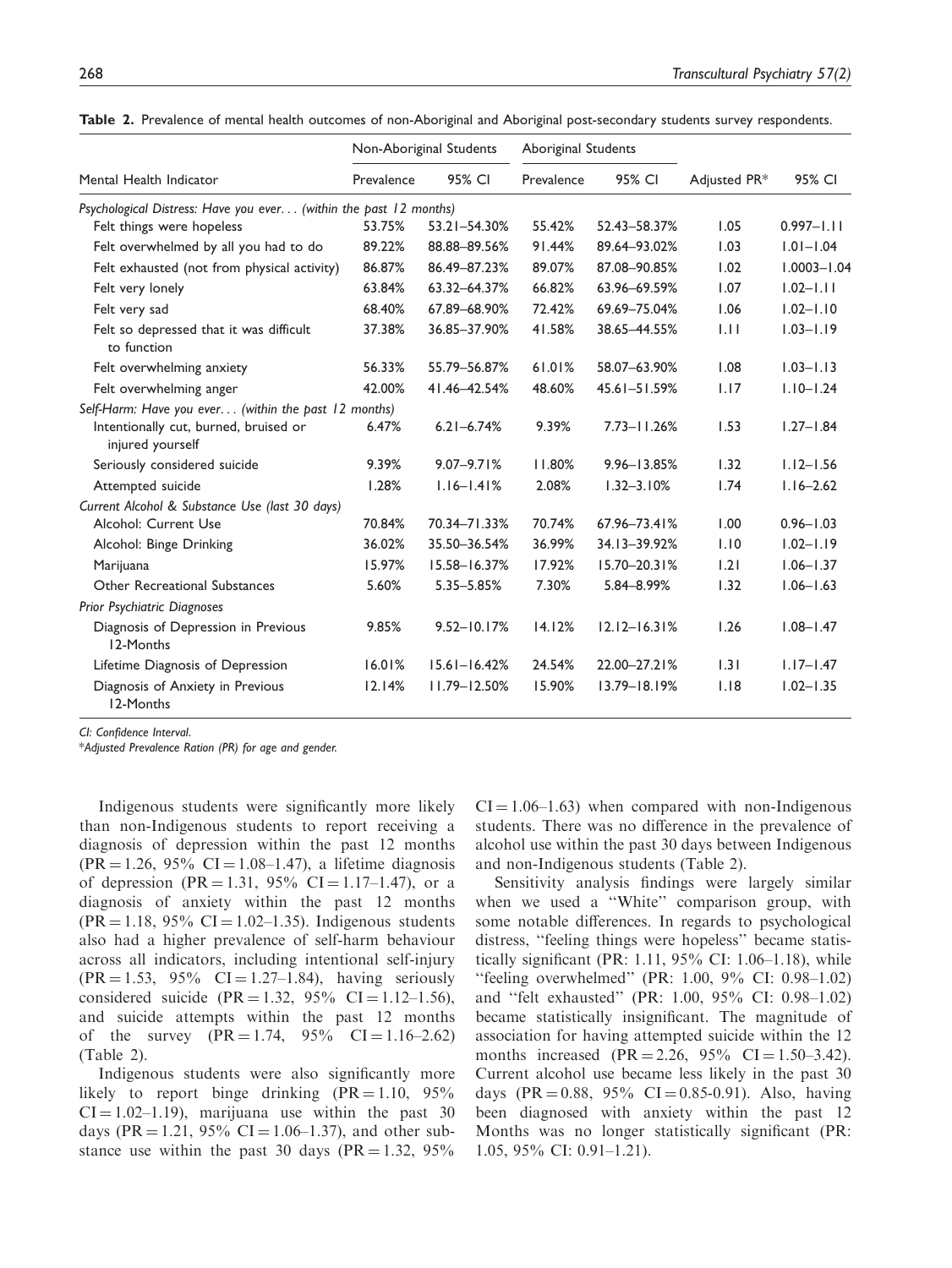# **Discussion**

Our study findings suggest that Indigenous post-secondary students within Canada are at increased risk for psychological distress, common psychiatric diagnoses of depression and anxiety, suicidal ideation and behaviours and substance use including binge drinking. The 3.3% of students who self-identified as Indigenous students was lower than the Canadian Indigenous population estimate of 4.4% by the National Household Survey in 2011 (Statistics Canada, 2011a). It is difficult to know whether we may be underestimating the Indigenous population on post-secondary campuses through a self-selection bias, as it likely we have been underestimating our total Indigenous population in Canada through various sampling biases (Smylie & Firestone, 2015). Information on Indigenous student population on post-secondary campuses is not routinely collected or published, making comments more difficult.

When comparing the indicators of psychological distress, Indigenous students were more likely to report all symptoms, with the exception of 'felt hopeless'. However, it should be noted that the 95% limit lower confidence intervals for many of the indicators of psychological distress were close to overlapping with the results from the non-Indigenous students, with the exception of 'feeling overwhelming anger'. Therefore, the clinical or real-world significance of these findings is uncertain as it may suggest that markers of psychological distress are, for the most part, similar to what non-Indigenous students experience. This does not negate the issue that post-secondary psychological distress remains an important issue affecting all students, with rates of 91% and 89% feeling overwhelmed, and 55% and 54% reporting feelings of hopelessness over the past 12 months among Indigenous and non-Indigenous students respectively. This would support information from The First Nations Regional Health Survey 2008/2010, published in 2012, revealing that 50.7% of First Nations adults living in First Nation communities reported moderate to high levels of psychological distress, in comparison to 33.5% of the general Canadian population (First Nations Information Governance Centre, 2012).

Our findings indicate that Indigenous students used alcohol at a similar frequency as non-Indigenous students, but were more likely to engage in binge drinking. However, it should be noted the definition of binge drinking within Indigenous Canadian Culture has not been established or validated. The consumption of five drinks within Indigenous Canadian post-secondary school culture may reflect different ideas regarding what it means to binge, when compared with non-Indigenous students. This higher likelihood of binge drinking is in line with previous research on this topic to date. A 1984 study from Oklahoma, USA, that found American Indian college students self-reported higher drinking related problems, including being arrested or interfering with their daily functioning, when compared with Caucasian students(Hughes & Dodder, 1984). A study by Currie et al. (Currie et al., 2011) in 2011, reported 48.3% of a sample  $(n = 60)$  of Indigenous post-secondary students in Alberta admitted to consuming 5–9 drinks on a bi-weekly or greater basis and had experienced alcohol related blackouts, which is higher than the rates calculated in our study. However, the Currie et al. study also suggests that Indigenous post-secondary students who maintain their cultural identity had reduced risk of alcohol problems (Currie et al., 2011).

Our findings indicate that a greater proportion of Indigenous students report marijuana use than non-Indigenous students, which is in contrast to previous findings from the US (Ward & Ridolfo, 2011). However, the same study found that Native American college students reported higher illicit drug use (not including cannabis) rates than non-Native students (Ward & Ridolfo, 2011). This is consistent with our findings of a higher use of substances other than marijuana within the Indigenous population attending post-secondary schools in Canada.

This is the first study to present data on the prevalence of self-reported self-harm and suicidal behaviours among Indigenous post-secondary students in Canada. Indigenous students are more likely to report acts of self-harm, suicidal ideation, and suicide attempts within the past 12 months compared to non-Indigenous students. Interestingly, the First Nations Regional Health Survey notes that higher education levels among First Nations Peoples are associated with an increased likelihood of suicidal thoughts compared to those with only a high school diploma (First Nations Information Governance Centre, 2012). This is in contrast with 2015 Canadian data suggesting that Inuit peoples who died by suicide were less likely to have completed junior high school, or high school and/or greater education levels (Chachamovich et al., 2015). Our finding is also in line with general population data, which indicates that Indigenous people are twice as likely to die by suicide than the non-Indigenous population (Government of Canada, 2006). Our study is also supported by the 2012 Aboriginal Peoples Survey which indicates Aboriginal youths (18–25 years old) were more likely to have had suicidal thoughts within the past year  $(11\%)$  or within their lifetime (27%), compared with non-Aboriginal youths (5% for past year and 15% for lifetime history of suicidal thoughts) (Kumar & Nahwegahbow, 2016). This is in contrast to a US study, which found that rates of suicidal ideation among Native American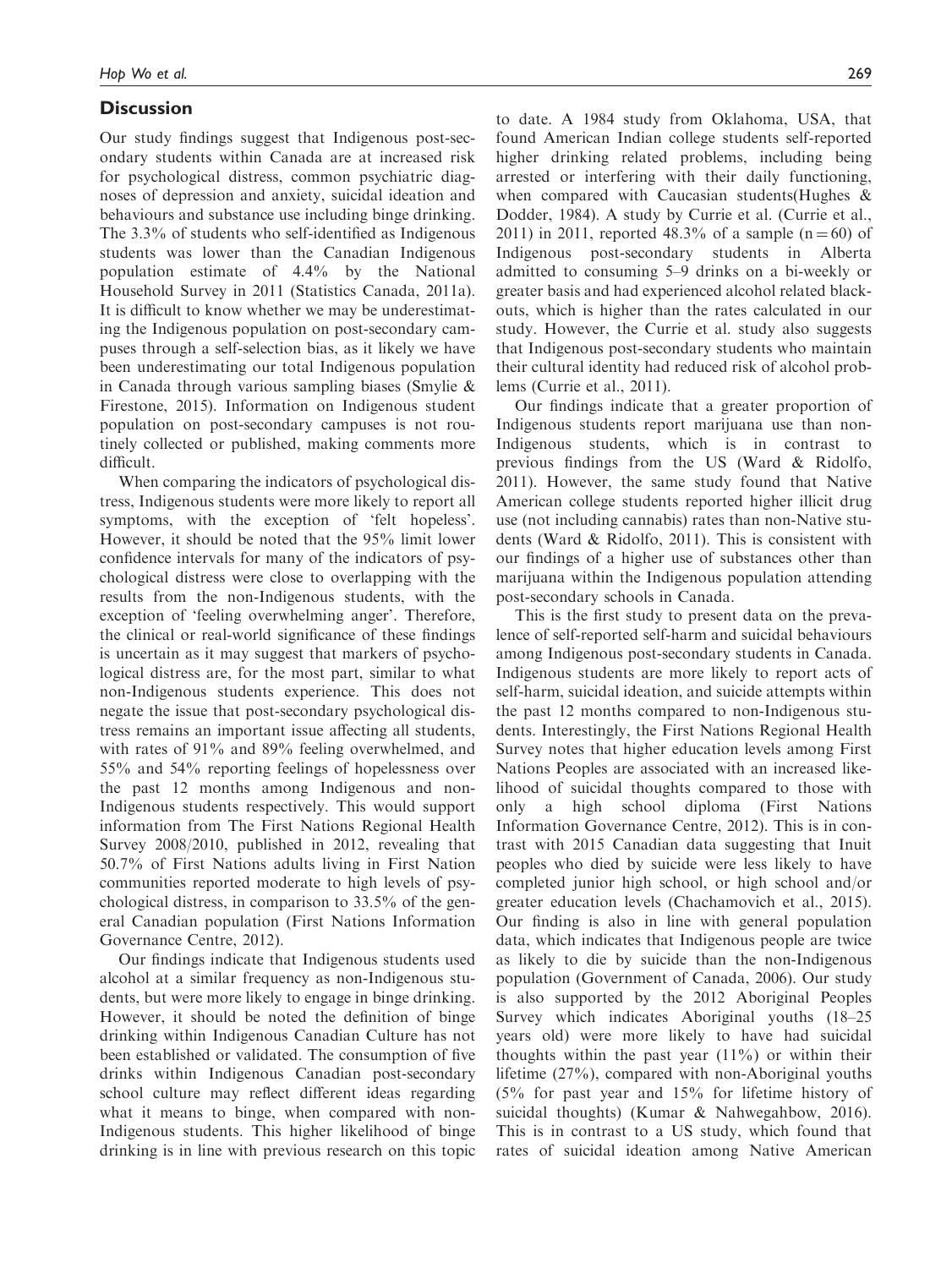post-secondary students were comparable with non-Native American students (Scheel, Prieto, Biermann, 2011). However, these survey data on Indigenous suicide do not disaggregate by community, and previous studies have shown significant variation across First Nations communities. Factors which may reduce suicide risk for both youth and adult Canadian Indigenous peoples include First Nations communities that are more culturally connected and have more autonomy over educational services, health services, and fire and police services (Chandler & Lalonde, 1998; Chandler & Lalonde, 2008).

Our study indicates that a greater proportion of Indigenous students had been previously diagnosed with depression or anxiety, which is consistent with a study involving Mi'kmaq. First Nations People attending university in Halifax, who also had increased anxiety and emotional problems when compared to controls (Gold et al., 1980). A study by Iwata and Buka (Iwata & Buka, 2002) compared depressive symptoms between Native Americans, Anglo-Americans, East Asians, and South Americans attending post-secondary schools and found that Native Americans were more likely to have depressive symptoms than the other ethnic groups.

Our study demonstrates that there are unique mental health issues Indigenous people face when attending post-secondary education. Further research would need to be carried out to determine those specific challenges, which could range from disconnection from community, culture and family to factors related to the environment on campuses. This suggests that universities may need to explore how best to provide mental wellness supports and activities in addition to mental health services to meet the needs of this population. Past research demonstrates that culturally specific supports and services are preferred by Indigenous students and may be more effective in mitigating mental health and substance use problems (Currie et al., 2011). However, the same researchers have also shown how students who consider themselves traditional or cultural Indigenous persons may experience high rates of racial discrimination across a range of settings, and that these experiences are commonly associated with feelings of helplessness and hopelessness (Currie, Wild, Schopflocher, Laing, & Veugelers, 2012). An American study found that Indigenous post-secondary students who experienced suicidal ideation preferred to obtain help from a professional of Native American background (Scheel et al., 2011). Strengthening traditional Indigenous practices was also felt to be a protective factor for suicide among Native Alaskan university students (DeCou, Skewes, & López, 2013). Furthermore, a 2013 qualitative study found that Alaskan Natives attending college felt better when

able to discuss their experiences surrounding suicide, as some communities did not openly discuss suicide (DeCou, Skewes, López, & Skanis, 2013). However, it remains unclear whether studies of Native American students in the US can be extrapolated to Indigenous students in Canada. More research on the risk factors and effective treatment approaches for this sub-population is necessary.

Our study presents the first Canadian data demonstrating a higher prevalence of symptoms associated with depression and anxiety as well as substance use issues among Indigenous students attending post-secondary education. It should be noted self-reporting of an increased number of symptoms does not necessarily translate into more mental health diagnoses nor does it mean more Indigenous students would seek treatment. However, the findings that Indigenous students were more likely to have been diagnosed with an anxiety or depressive disorder within the past 12 months, does imply an increase in prevalence for those specific disorders as well as the assumption that help was sought from a trained medical professional, who would have given the diagnosis. Our findings are strengthened by a large sample and the inclusion of multiple institutions across the country. However, participation in the survey was voluntary, and the overall response rate was low at 20%, which limits the representativeness of our data.

Additionally, all indicators of mental health and substance use problems were based on self-report measures, and there may be differences between Indigenous and non-Indigenous students in the propensity to report this type of sensitive information. The potential differences between how different ethnic groups answer self-report questionnaires, and the cultural sensitivity for the Canadian ACHA National College Health Assessment has not been established. A 2012 study by Bombak & Bruce found that, in general, North American Indigenous populations, self-report worse health than the general population (Bombak & Bruce, 2012). They report that self-report health surveys can be valid across multiple ethnicities, but that more research is particularly need in assessing validity for Indigenous groups. Also, as data collection occurred in the spring semester (January to May) the data would not have captured students who started in the fall semester, but left school because of a mental health, addiction, or other issue.

# Conclusion

Indigenous students attending Canadian post-secondary institutions are more likely to experience mental health issues, including a diagnosis of depression or anxiety, increased self-harm, suicidal ideation, and suicide attempts, and higher rates of binge drinking, marijuana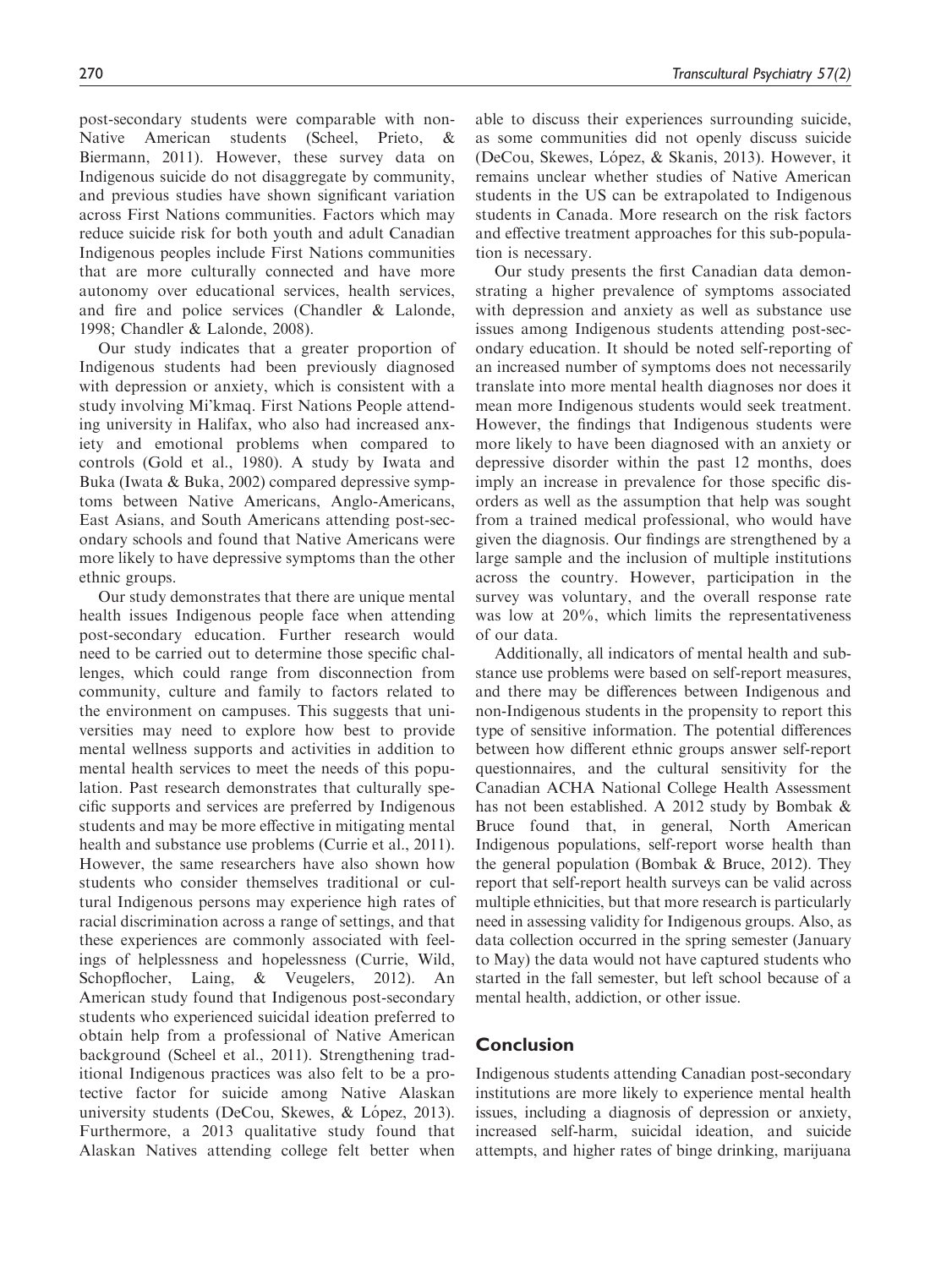and other substance use compared to their non-Indigenous peers. There is a need for research regarding culturally appropriate services and supports within postsecondary academic settings to address the mental health needs of this sub-population. Although the available evidence suggests that the provision of mental health services by individuals with similar cultural backgrounds or in culturally supportive settings may improve access to mental health services and be protective against mental health concerns, the capacity for and availability of such resources varies widely across the country. There are efforts underway to recruit and retain more Indigenous students into health-related professions, such as medicine, nursing, counselling, and social work, which can contribute to the ability of Indigenous students to access Indigenous health care professionals. For example, in the US, Dartmouth College has a Native American Program which focuses on recruitment and retention through promoting cultural events, as well as having a place for Native Americans to stay while enrolled (Dartmouth College, 2018). Several Canadian post-secondary schools have institution-specific spaces, such as the University of British Columbia, which has the First Nations House of Learning, the University of Victoria, which has the First Peoples House to create safe spaces for Indigenous students on campus, and the University of Western Ontario, which has Indigenous Services (University of British Columbia, 2018; University of Victoria, 2018; University of Western Ontario, 2018). In addition, this study points to the need for post-secondary institutions to create a more welcoming environment for Indigenous students through initiatives such as integrating traditional healers and elders within campus life, as well as increasing cultural competency training for faculty, students and mental health care professionals. These changes are part of the recommendations of Canada's Truth and Reconciliation, specifically the following Calls to Action:

#22: We call upon those who can effect change within the Canadian health-care system to recognize the value of Aboriginal healing practices and use them in the treatment of Aboriginal patients in collaboration with Aboriginal healers and Elders where requested by Aboriginal patient.

#23:We call upon all levels of government to: i. Increase the number of Aboriginal professionals working in the healthcare field. ii. Ensure the retention of Aboriginal health-care providers in Aboriginal communities. iii. Provide cultural competency training for all healthcare professionals (Truth and Reconciliation Commission, 2015).

Efforts underway include the building of Indigenous students' spaces like the First Peoples House at the University of Victoria and the Sty-Wet-Tan Longhouse at the University of British Columbia and the introduction of mandated Indigenous studies courses for all students at Lakehead University and the University of Winnipeg (Macdonald, 2015). Further research should be done to explore why Indigenous students face such high levels of mental health and substance use issues at post-secondary institutions, and to help identify effective strategies for promoting mental health and wellness and improving the treatment of mental health and substance use issues and for of Indigenous post-secondary students. Such research should specifically explore the implementation and impact of recent efforts to create Indigenous spaces, cultural supports and increased awareness of Indigenous issues among students and faculty across Canadian campuses.

#### Acknowledgements

The authors gratefully acknowledge the contributions of Candace Brunette at Indigenous Services of Western University and Sandra McKeown at The London Health Sciences Centre Library. We also thank our reviewers for their time and comments.

### Declaration of Conflicting Interests

The author(s) declared no potential conflicts of interest with respect to the research, authorship, and/or publication of this article.

#### Funding

The author(s) received no financial support for the research, authorship, and/or publication of this article.

#### **Disclosure**

The opinions, findings, and conclusions presented/reported in this article/presentation are those of the author(s), and are in no way meant to represent the corporate opinions, views, or policies of the American College Health Association (ACHA). ACHA does not warrant nor assume any liability or responsibility for the accuracy, completeness, or usefulness of any information presented in this article/presentation.

#### **Note**

1. A note on terminology: There can be confusing terminology regarding Indigenous peoples of Canada and the United States (US). In Canada, as defined by the Constitution Act of 1982, they are referred to collectively as Aboriginal peoples, which includes First Nations (Indians), Inuit, and Métis. In this paper we will use the collective term Indigenous peoples or Aboriginal peoples interchangeably to refer to these groups in Canada. The Indigenous peoples of the US are referred to as Native Americans or American Indians, and Alaska Natives.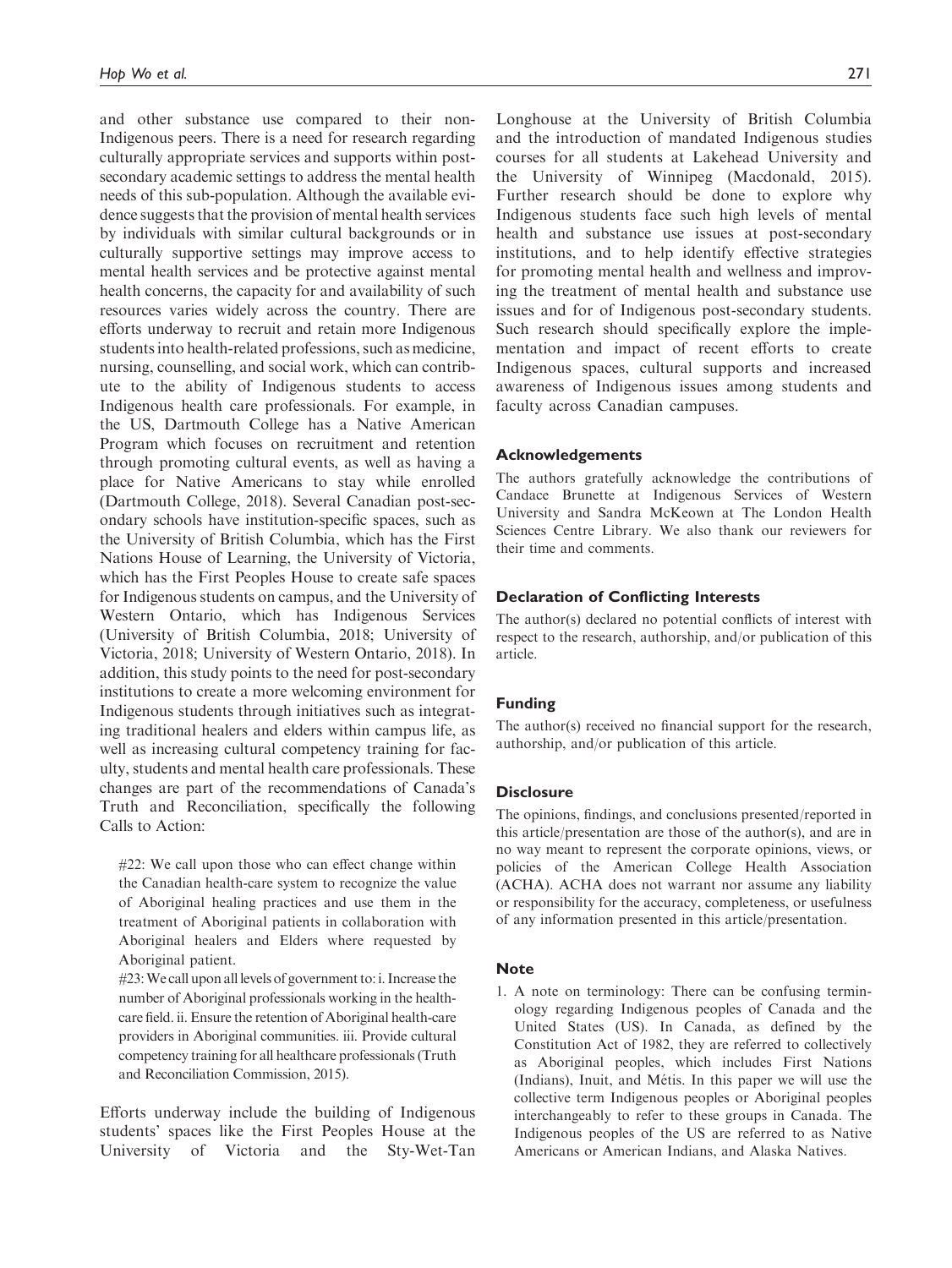### **References**

- Adlaf, E., Demers, A., & Gliksman, L. (2005). Canadian campus survey 2004. Centre for Addiction and Mental Health.
- American College Health Association. (2013). American College Health Association-National college health assessment II: Canadian Reference Group Spring 2013. Maryland, USA: American College Health Association. ([https://www.acha.org/documents/ncha/ACHA-NCHA-](https://www.acha.org/documents/ncha/ACHA-NCHA-II_ReferenceGroup_ExecutiveSummary_Spring2013.pdf)[II\\_ReferenceGroup\\_ExecutiveSummary\\_Spring2013.pdf](https://www.acha.org/documents/ncha/ACHA-NCHA-II_ReferenceGroup_ExecutiveSummary_Spring2013.pdf))
- American College Health Association. (2016). American College Health Association-National College Health Assessment II: Ontario Canada Reference Group Executive Summary Spring 2016. Maryland, USA: American College Health Association. [\(https://www.](https://www.acha.org/documents/ncha/NCHA-II%20SPRING%202016%20CANADIAN%20REFERENCE%20GROUP%20EXECUTIVE%20SUMMARY.pdf) [acha.org/documents/ncha/NCHA-II%20SPRING%](https://www.acha.org/documents/ncha/NCHA-II%20SPRING%202016%20CANADIAN%20REFERENCE%20GROUP%20EXECUTIVE%20SUMMARY.pdf) [202016%20CANADIAN%20REFERENCE%](https://www.acha.org/documents/ncha/NCHA-II%20SPRING%202016%20CANADIAN%20REFERENCE%20GROUP%20EXECUTIVE%20SUMMARY.pdf) [20GROUP%20EXECUTIVE%20SUMMARY.pdf\)](https://www.acha.org/documents/ncha/NCHA-II%20SPRING%202016%20CANADIAN%20REFERENCE%20GROUP%20EXECUTIVE%20SUMMARY.pdf)
- Barros, A. J., & Hirakata, V. N. (2003). Alternatives for logistic regression in cross-sectional studies: an empirical comparison of models that directly estimate the prevalence ratio. BMC medical research methodology, 3(1), 21.
- Bombak, A. E., & Bruce, S. G. (2012). Self-rated health and ethnicity: focus on indigenous populations. International journal of circumpolar health, 71(1), 18588.
- Canadian Association of College & University Student Services and Canadian Mental Health Association. (2013). Post-Secondary Student Mental Health: Guide to a Systemic Approach. BC, Canada: Canadian Association of College & University Student Services ([https://healthycampuses.ca/](https://healthycampuses.ca/wp-content/uploads/2014/09/The-National-Guide.pdf) [wp-content/uploads/2014/09/The-National-Guide.pdf\)](https://healthycampuses.ca/wp-content/uploads/2014/09/The-National-Guide.pdf)
- Chachamovich, E., Kirmayer, L. J., Haggarty, J. M., Cargo, M., McCormick, R., & Turecki, G. (2015). Suicide among Inuit: results from a large, epidemiologically representative follow-back study in Nunavut. The Canadian Journal of Psychiatry, 60(6), 268–275.
- Chandler, M. J., & Lalonde, C. (1998). Cultural continuity as a hedge against suicide in Canada's First Nations. Transcultural Psychiatry, 35(2), 191–219.
- Chandler, M. J., & Lalonde, C. E. (2008). Cultural continuity as a protective factor against suicide in First Nations youth. Horizons, 10(1), 68–72.
- Currie, C. L., Wild, T. C., Schopflocher, D. P., Laing, L., & Veugelers, P. (2012). Racial discrimination experienced by aboriginal university students in Canada. Canadian journal of psychiatry. Revue canadienne de psychiatrie, 57(10), 617–625.
- Currie, C. L., Wild, T. C., Schopflocher, D. P., Laing, D. P., Veugelers, P. J., Parlee, B., and McKennitt, D. W. (2011). Enculturation and alcohol use problems among Aboriginal university students.
- Dartmouth College. (2018). The Dartmouth Native America Program. Retrieved from [http://www.dartmouth.edu/](http://www.dartmouth.edu/nap/)  $\sim$ [nap/](http://www.dartmouth.edu/nap/)
- de Leeuw, S., Lindsay, N. M., & Greenwood, M. (2015). ''Introduction: Rethinking Determinants of Indigenous Peoples' Health in Canada''. In M. Greenwood, S. de Leeuw, N. M. Lindsay, & C. Reading (Eds.),

Determinants of Indigenous Peoples' Health in Canada Toronto, ON: Canadian Scholars' Press, 2015, pp.xi–xxix.

- DeCou, C. R., Skewes, M. C., & López, E. D. (2013). Traditional living and cultural ways as protective factors against suicide: perceptions of Alaska Native university students. International journal of circumpolar health, 72(1), 20968.
- DeCou, C. R., Skewes, M. C., López, E. D., & Skanis, M. L. (2013). The benefits of discussing suicide with Alaska native college students: Qualitative analysis of in-depth interviews. Cultural diversity and ethnic minority psychology, 19(1), 67.
- First Nations Centre. (2005). The First Nations regional longitudinal health survey (RHS) 2002/03: Results for adults, youth and children living in First Nations communities. Ontario, Canada: First Nations Centre. ([https://fnigc.ca/](https://fnigc.ca/sites/default/files/ENpdf/RHS_2002/rhs2002-03-technical_report.pdf) [sites/default/files/ENpdf/RHS\\_2002/rhs2002-03-techni](https://fnigc.ca/sites/default/files/ENpdf/RHS_2002/rhs2002-03-technical_report.pdf)cal report.pdf)
- First Nations Information Governance Centre. (2012). First Nations Regional Health Survey (RHS) 2008/10: National report on adults, youth and children living in First Nations communities. Ontario, Canada: The First Nations Information Governance Centre. [\(https://fnigc.ca/sites/](https://fnigc.ca/sites/default/files/First_Nations_Regional_Health_Survey_2008-10_National_Report.pdf) [default/files/First\\_Nations\\_Regional\\_Health\\_Survey\\_](https://fnigc.ca/sites/default/files/First_Nations_Regional_Health_Survey_2008-10_National_Report.pdf) [2008-10\\_National\\_Report.pdf\)](https://fnigc.ca/sites/default/files/First_Nations_Regional_Health_Survey_2008-10_National_Report.pdf)
- Gold, J. H., Garner, J., Murphy, D., & Weldon, K. (1980). Youth in transition: Mental health problems of Black and Micmac students at Dalhousie University. The Canadian Journal of Psychiatry/La Revue canadienne de psychiatrie  $(1), 49 - 56.$
- Government of Canada. (2006). The Human Face of Mental Health and Mental Illness in Canada. Retrieved from [http://www.phac-aspc.gc.ca/publicat/human-humain06/](http://www.phac-aspc.gc.ca/publicat/human-humain06/pdf/human_face_e.pdf) [pdf/human\\_face\\_e.pdf](http://www.phac-aspc.gc.ca/publicat/human-humain06/pdf/human_face_e.pdf)
- Greenwood, M., de Leeuw, S., Lindsay, N. M., & Reading, C. (2015). Determinants of Indigenous Peoples' Health in Canada. Toronto, ON: Canadian Scholars' Press, 2015.
- Hallett, D., Chandler, M. J., & Lalonde, C. E. (2007). Aboriginal language knowledge and youth suicide. Cognitive Development, 22(3), 392–399.
- Hughes, S. P., & Dodder, R. A. (1984). Alcohol consumption patterns among American Indian and white college students. Journal of Studies on Alcohol and Drugs, 45(05), 433.
- Hunt, J., & Eisenberg, D. (2010). Mental health problems and help-seeking behavior among college students. Journal of Adolescent Health, 46(1), 3–10.
- Iwata, N., & Buka, S. (2002). Race/ethnicity and depressive symptoms: a cross-cultural/ethnic comparison among university students in East Asia, North and South America. Social Science & Medicine, 55(12), 2243–2252.
- King, M., Smith, A., & Gracey, M. (2009). Indigenous health part 2: the underlying causes of the health gap. The Lancet, 374(9683), 76–85.
- Kumar, M. B., & Nahwegahbow, A. (2016). Past-year suicidal thoughts among off-reserve First Nations, Métis and Inuit adults aged 18 to 25: Prevalence and associated characteristics.
- Lemstra, M. E., Rogers, M. R., & Thompson, A. T., et al (2011). Prevalence and risk indicators of depressed mood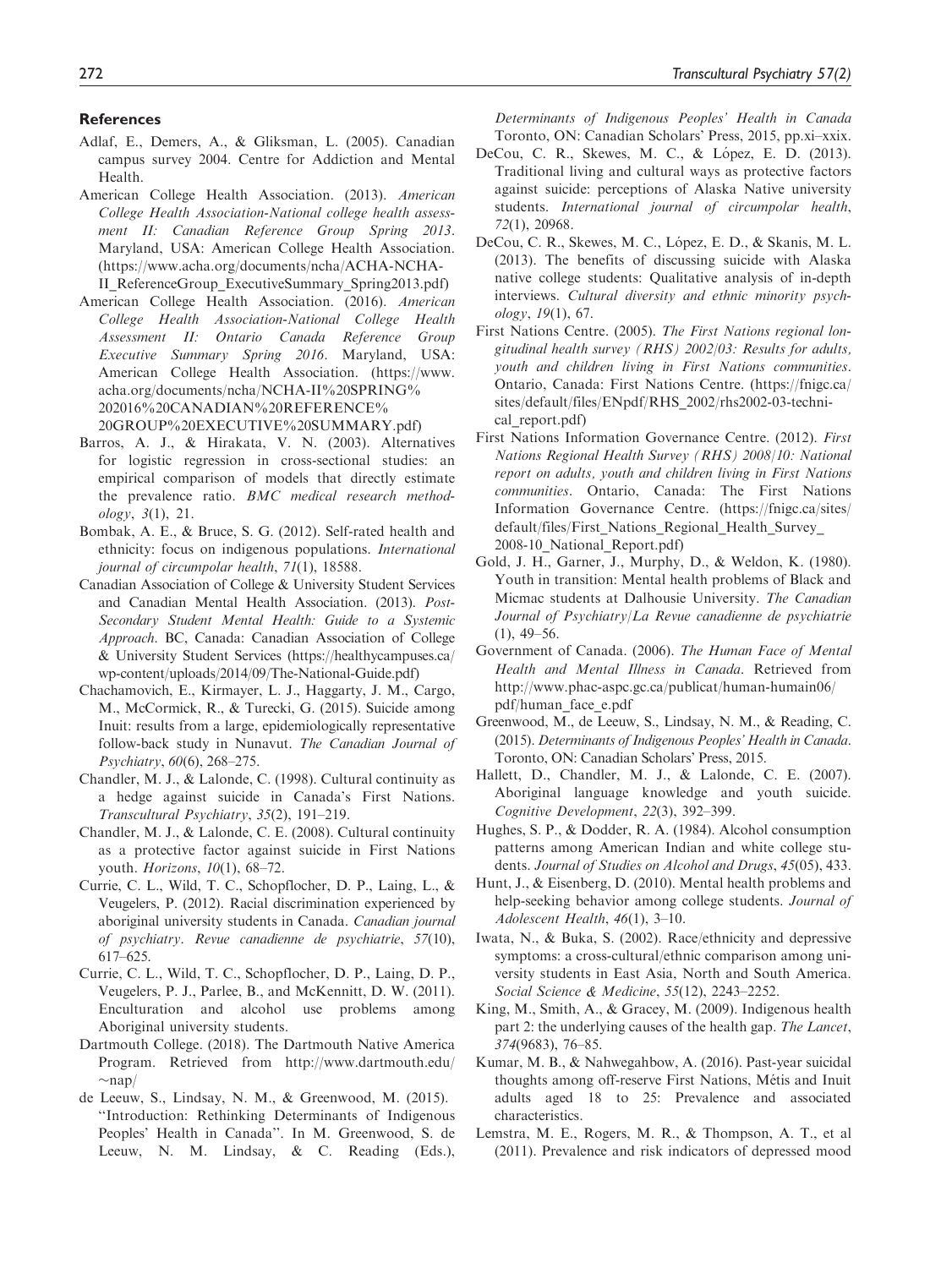in on-reserve First Nations youth. Canadian Journal of Public Health/Revue Canadienne de Sante'e Publique, M(4), 258–263.

- Macdonald, N. (2015, November 19, 2015). Required reading: Making Indigenous classes mandatory. Maclean's. Toronto, Canada: Rogers Digital Media Publishing.
- MacKean, G. (2011). Mental health and wellbeing in post-secondary education settings: A literature and environmental scan to support planning and action in Canada. Record Number: 24, Canada: Association, Canadian Association of College and University Services and Canadian Mental Health.
- Mayes, C. (2007). No higher priority: Aboriginal post-secondary education in Canada: Report of the Standing Committee on Aboriginal Affairs and Northern Development.
- McEwan, R. C., & Downie, R. (2013). College success of students with psychiatric disabilities: barriers of access and distraction. AHEAD Association on, 26(3), 233.
- Oliver, L. N., Peters, P. A., & Kohen, D. E. (2012). Mortality rates among children and teenagers living in Inuit Nunangat, 1994 to 2008: Statistics Canada.
- Reading, C. (2015). Structural determinants of Aboriginal Peoples' health''. In M. Greenwood, S. de Leeuw, N. M. Lindsay, & C. Reading (Eds.), Determinants of Indigenous Peoples' Health in Canada Toronto, ON: Canadian Scholars' Press, 2015, pp.3–15.
- Scheel, K. R., Prieto, L. R., & Biermann, J. (2011). American Indian college student suicide: risk, beliefs, and help-seeking preferences. Counselling Psychology Quarterly, 24(4), 277–289.
- Smylie, J., & Firestone, M. (2015). Back to the basics: identifying and addressing underlying challenges in achieving high quality and relevant health statistics for indigenous populations in Canada. Statistical Journal of the IAOS,  $31(1), 67-87.$
- Statistics Canada. (2011a). The educational attainment of Aboriginal peoples in Canada: National household survey, 2011: Statistics Canada.
- Statistics Canada. (2011b). Canadian Community Health Survey (CCHS), Cycle 1.1, 2.1, 3.1, 4.1 and 2008, 2009, 2010 Annual Component surveys. Retrieved from Ottawa, Ontario: Statistics Canada, Health Statistics Division, 2011b.
- Statistics Canada. (2013). NHS in Brief: The educational attainment of Aboriginal peoples in Canada: National Household Survey (NHS), 2011. Record Number: 53. Call Number:99-012-X2011003.
- Steinhauer, D., & Lamouche, J. (2015). Miyo pimâtisiwin 'A good path': Indigenous knowledges, languages, and traditions in education and health''. In M. Greenwood, S. de Leeuw, N. Lindsay, & C. Reading (Eds.), Determinants of Indigenous Peoples' Health in Canada: Beyond the Social Toronto, ON: Canadian Scholars' Press, 2015, pp.152–162.
- Stonechild, B. (2006). The new buffalo: The struggle for Aboriginal post-secondary education in Canada. Winnepeg: University of Manitoba Press, 2006.
- Storrie, K., Ahern, K., & Tuckett, A. (2010). A systematic review: students with mental health problems—a growing

problem. International journal of nursing practice, 16(1), 1–6.

- The First Nations Information Governance Centre. (2012). First Nations Regional Health Survey (RHS) Phase 2 (2008/10) National Report on Adults, Youth and Children Living in First Nations Communities. Ontario, Canada: The First Nations Information Governance Centre.
- Timmons, V., Doyle-Bedwell, P., Lewey, L., Marshall, L., Power, B., Sable, T., & Wien, F. (2009). Retention of Aboriginal students in post-secondary institutions in Atlantic Canada: An analysis of the supports available to Aboriginal students.
- Truth and Reconciliation Commission. (2015). Canada's Residential Schools: The History, Part 1 Origins to 1939: The Final Report of the Truth and Reconciliation Commission of Canada Volume 1. Retrieved from Montreal & Kingston, London, Chicago.
- University of British Columbia. (2018). First Nations House of Learning. Retrieved from [http://aboriginal.ubc.ca/long](http://aboriginal.ubc.ca/longhouse/fnhl/)[house/fnhl/](http://aboriginal.ubc.ca/longhouse/fnhl/)
- University of Victoria. (2018). First Peoples House. Retrieved from<https://www.uvic.ca/services/indigenous/house/>
- University of Western Ontario. (2018). Indigenous Services. Retrieved from<http://indigenous.uwo.ca/>
- Walters, K. L., Simoni, J. M., & Evans-Campbell, T. (2002). Substance use among American Indians and Alaska natives: incorporating culture in an'' indigenist'' stresscoping paradigm. Public health reports, 117(Suppl 1): S104.
- Ward, B. W., & Ridolfo, H. (2011). Alcohol, tobacco, and illicit drug use among Native American college students: An exploratory quantitative analysis. Substance use & misuse, 46(11), 1410–1419.

Nolan K Hop Wo, BSc, RN, MD, FRCPC, is a staff psychiatrist at the Centennial Centre for Mental Health and Brain Injury in Ponoka, Alberta. He completed this paper during his residency training at the University of Western Ontario. Dr. Hop Wo is Métis and is the outgoing Resident-Director for the Indigenous Physicians Association of Canada. His research interests include the mental health of Indigenous Canadians.

Kelly K Anderson is an assistant professor in the Departments of Epidemiology & Biostatistics and Psychiatry at Western University. Dr. Anderson leads a research program in mental public health, and her research interests lie at the intersection of population health and health services research. She is interested in the risk, course, and outcome of mental illness for different population groups, as well as in the social determinants of health service access and utilization.

Lloy Wylie (PhD) is an assistant professor in the Schulich Interfaculty Program in Public Health at Western University. Dr. Wylie's research program in health services research focuses on advancing equity in health services and improved health service